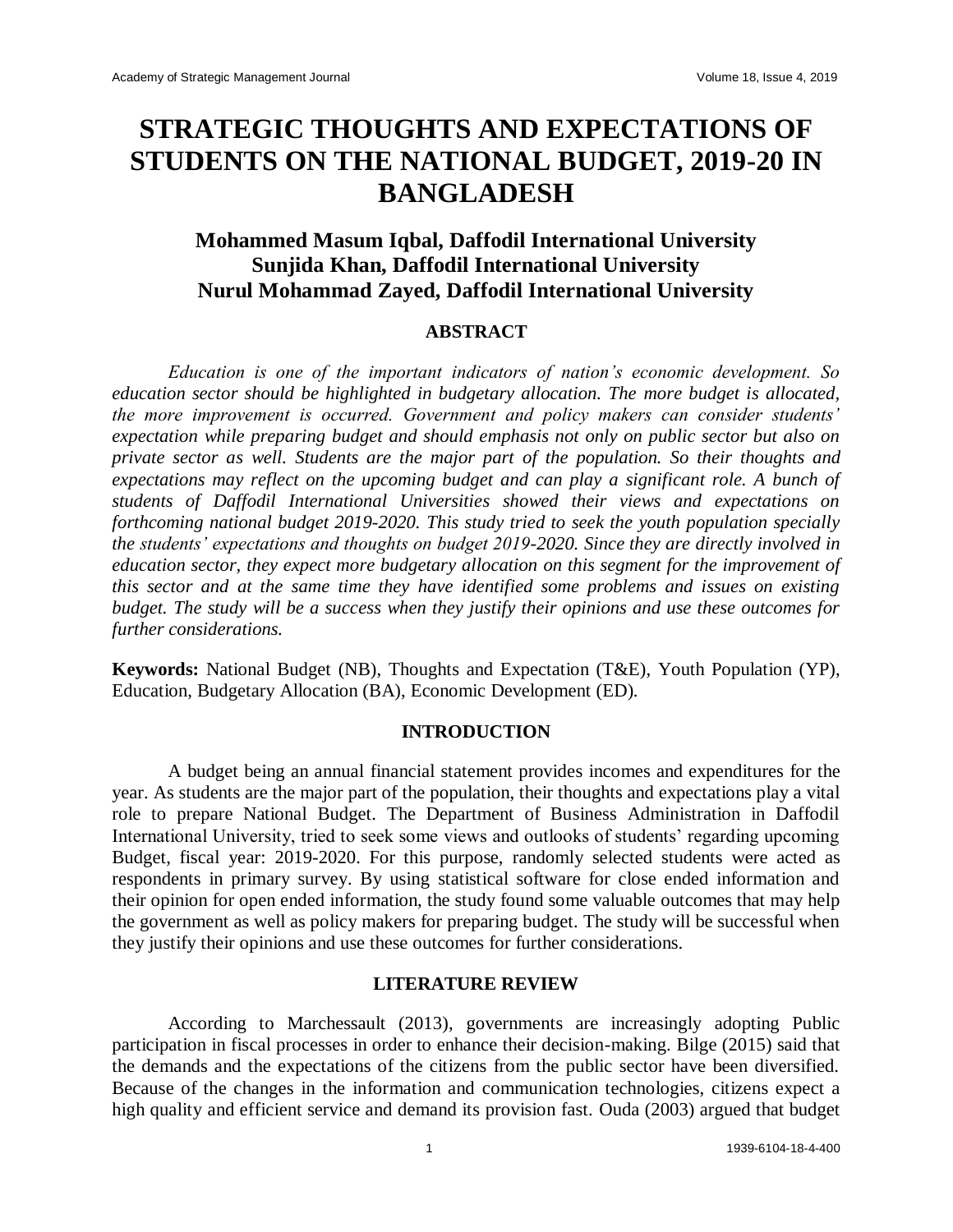reforms, especially in developing countries are driven by the need to improve efficiency and effectiveness of the public financial management. Webber (2007) said that moving to a unified budget, however, can be a technically and managerially demanding task that involves legislative, institutional, and budget presentation and expenditure management issues. Countries undertaking this step need to understand each of these dimensions, how they interact with each other, and how they may affect various aspects of the budget system. Gomez et al. (2005) stated that the International Budget Project developed the Open Budget Questionnaire, a measurement tool to evaluate public access to budget information from the perspective of civil society organizations. Michel (2006) the purpose of budgeting is to help decision makers make informed choices about the provision of services and capital assets and to promote stakeholder participation in the process. Rahman et al. (2016) thoughts that current level of budgetary allocation for education in Bangladesh is by any standard well below than what is required. Schick (2011) said that the budget is essentially a contract between citizens and the state, and that the contract is in a great state of disrepair. So, after reviewing numbers of paper it was found that stakeholder participation has significant impact on the budget process and this study tries to seek students' participations on the budget process which is the new specify arena for Bangladesh as well as developing countries.

#### **OBJECTIVES**

Youth is the power of a nation that is represented by the students. Students are the major part of the population. So their thoughts and expectations may reflect on the upcoming budget and can play a significant role. The study sets out the following objectives:

- 1. To find out the understanding of budget of the students in tertiary level.
- 2. To explore the expectations of students on forthcoming budget.

## **METHODOLOGY**

For primary level data, a sample survey was conducted among students. Total 165 numbers of final year students of various departments in Daffodil International University were randomly selected for the interview. A well-structured pre-tested questionnaire was formatted to collect information of students concepts and expectations' regarding National Budget on Bangladesh. The questionnaire covered some basic/major information such as more budgetary allocated segment, higher tax and lower tax impose product, effectiveness of current budget for minimizing inequality, etc. and reflected various suggestions of the participants regarding upcoming budget. All the collected data were analyzed by using SPSS v-16.0 program.

## **RESULTS**

In this study, there were two types of variables, qualitative and quantitative. From the quantitative analysis, the following outcomes were found: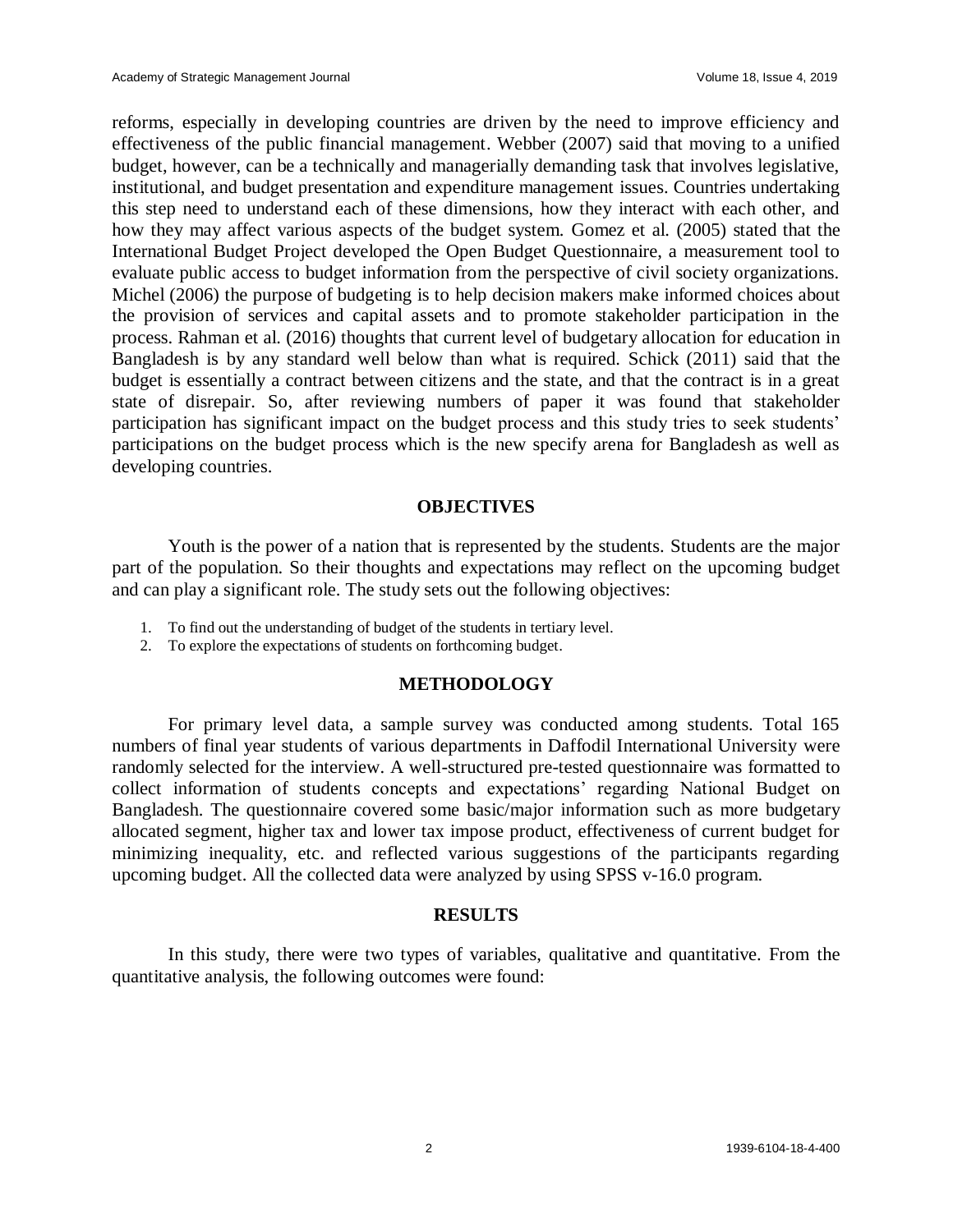#### **More Allocated Segment on Budget**

This issue implies that 88.2% agreed with more budgetary allocation on development sector where 11.8% agreed with non-development or revenue sector (Figure 1).



**FIGURE 1 SEGMENT ON BUDGET**

#### **Area on Impose Higher Tax**

In the content of higher tax imposing items, the study states that 57.1% responded to increase tax on tobacco, 26.7% on luxury goods, 8.7% on accessories, 4.3% on non-essential goods and 3.1% on pharmaceutical ingredients respectively (Figure 2).



**FIGURE 2 HIGHER TAX IMPOSE AREA**

#### **Area on Impose Lower Tax**

37.2% supported to decrease tax on e-commerce, 20.5% are on telecommunication, 18.6% are on RMG, 14.3% are on real estate and 8.7% are on ride share (Figure 3).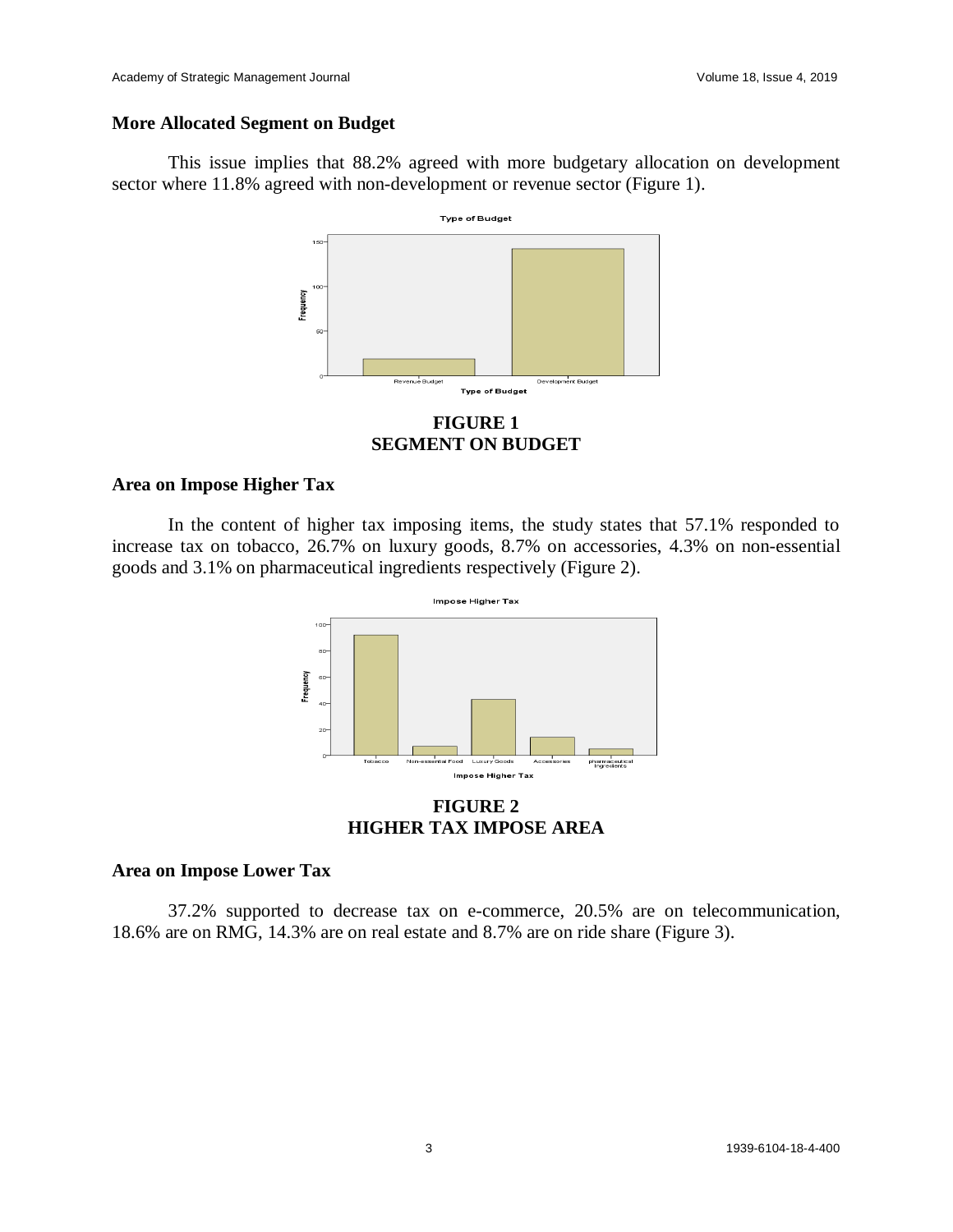

#### **FIGURE 3 LOWER TAX IMPOSE AREA**

#### **Changes Disparity by Existing Budget**

In the study, 62.1% thought that current budget structure increases disparity among society while 37.9% did not think so (Figure 4).



#### **Important area of Education Sector require more Budgetary Amount**

The study found that 47.8% supported to allocate more budget on primary education sector, 25.5% on technical education, 10.6% on tertiary sector, 9.3% on secondary and 6.8% are on higher secondary (Figure 5).



**FIGURE 5 IMPORTANT AREA OF EDUCATION SECTOR**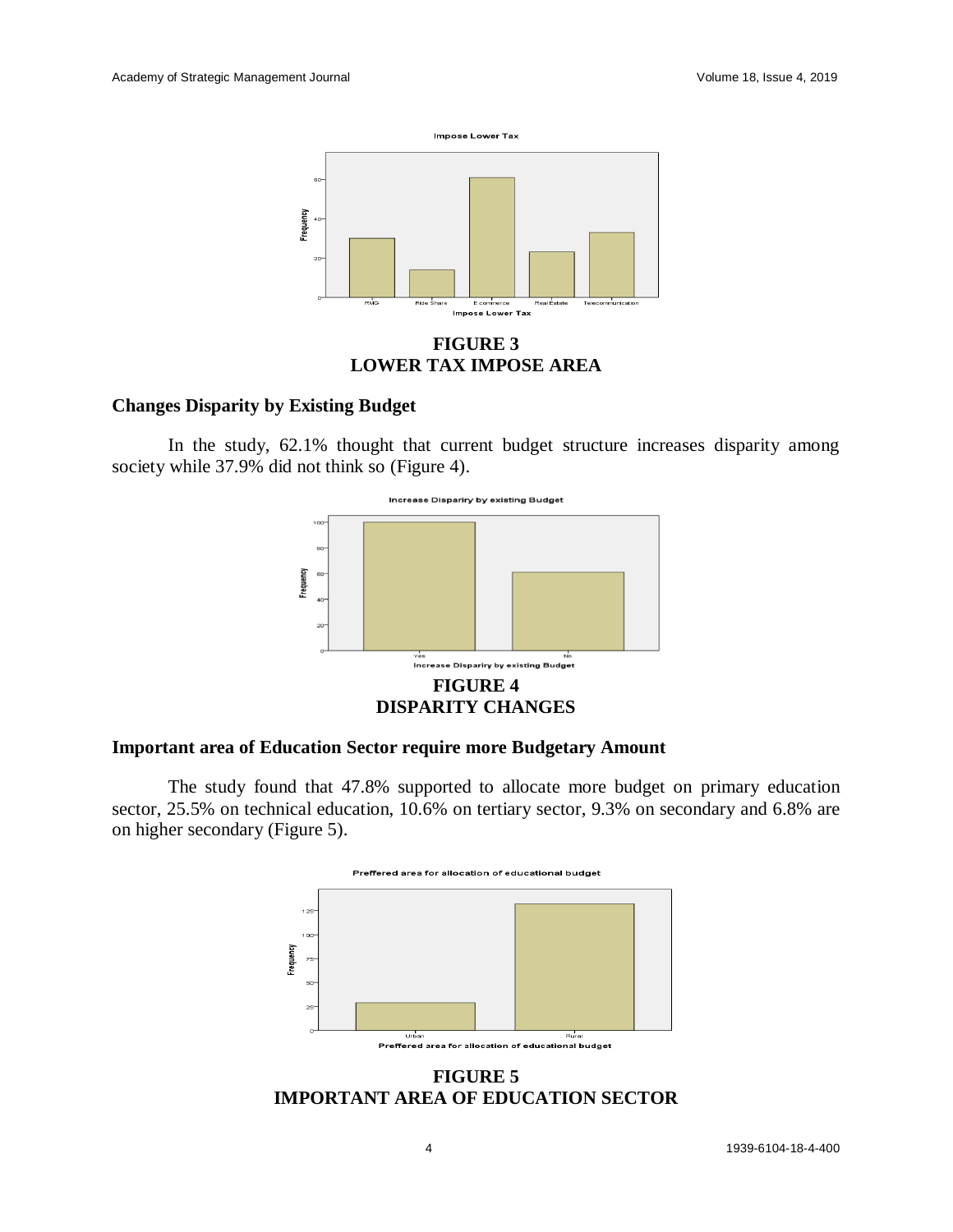## **Changes in Literacy Rate**

85.1% agreed that budget allocation of different programs on educational sector increases literacy rate while 14.9% disagreed (Figure 6).



**FIGURE 6 CHANGES IN LITERACY RATE**

## **Changes in Income Inequality by Budget on Fiscal year-2018/19**

The study found that 65.2% of students think that the budget on fiscal year 2018-19 does not reduce income inequality whereas 34.8% think alternative (Figure 7).



**CHANGES IN INCOME INEQUALITY**

## **DISCUSSION**

To minimize recurring expenses, most of the participants agreed to cut the salary for employees with poor performances, to maintain and use computers and other equipment in such way so that they need less maintenance cost, to lower travel and related expenses etc. According to Marchessault (2013), Governments are increasingly adopting Public participation in fiscal processes in order to enhance their decision-making. Since youth is the power of a country, so allocation of more budget for youth development (like higher education, specific training for skill developments, increasing technical knowledge) leads to development of the nation's economy. In the issue of major expectation from upcoming budget, most of the participants agreed to reduce tax on such products which are mostly consumed by middle and poor income group of people. Another important area focused by respondents is nation's communication system. They expected more budgetary allocation for the development of this sector. Some of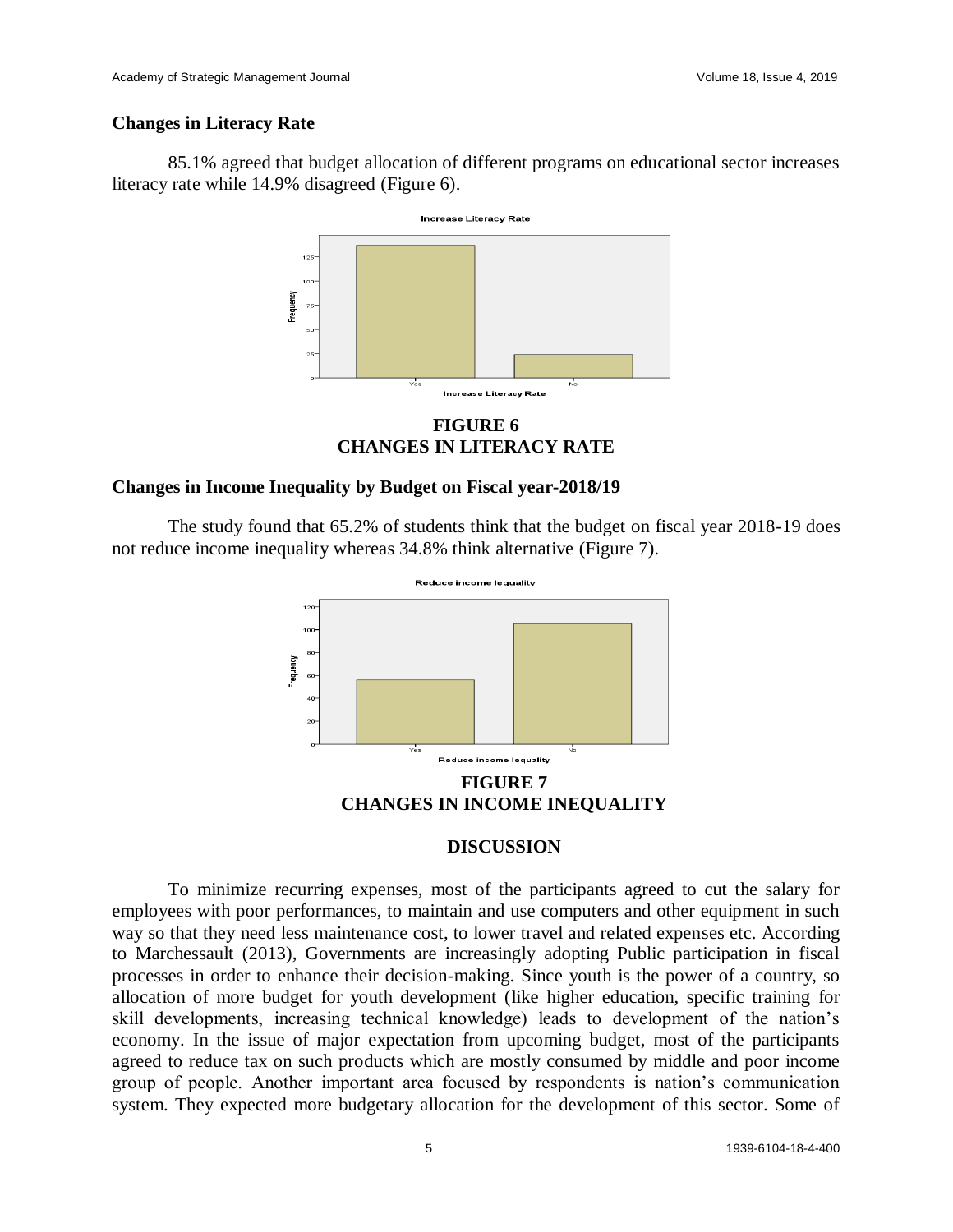them emphasized on development on infrastructures, defense, and fundamental level of education. Rahman et al. (2016) said that allocation of finance to priority areas of education is less than adequate. Almost 50% respondents supported to raise more budgetary allocation in primary level of education. They thought, to develop nation's education, base should be strong. So if Government allocates more money in the development of primary level, a well structure foundation may lead to well-educated nation in future. 30% supported to allocate more budgets for technical education. Because most of the populations are engaged in technical works in home and abroad and contribute to increase nation's remittance continuously, so more budgetary allocation is needed for the betterment for this sector. Almost 75% thoughts that budget allocation on education sector is inadequate. To achieve sustainable economic development, the education should be focused. To ensure skilled and trained up instructors, necessary logistics supports, reduce drop out, sufficient accommodation, proper utility services etc. significant budgetary amount on education sector should be increased. They also thoughts that Government should allocate more money for Research and Development (R&D) sector.

#### **CONCLUSIONS AND POLICY SUGGESTIONS**

Students are the major part of the population. So their thoughts and expectations may reflect on the upcoming budget and can play a significant role. Gomez et al. (2005) stated that the International Budget Project developed the Open Budget Questionnaire, a measurement tool to evaluate public access to budget information from the perspective of civil society organizations. This study tried to seek the students' expectations and thoughts on budget 2019- 2020. Since they are directly involved with education sector, they expect more budgetary allocation on this segment. Rahman et al. (2016) thoughts that current level of budgetary allocation for education in Bangladesh is, by any standard, well below than what is required. Education is one of the important indicators of nations' economic development. So education sector should be highlighted in more budgetary allocation. The more budget is allocated, the more improvement is occurred. Government and policy makers can consider students' expectation while preparing budget and should emphasis not only on public sector but also on private sector as well. Suggestions are given below:

- 1. Students should concentrate upon on the research and find out the problem through research and also present the research findings to the Government authority.
- 2. More budgetary allocation is required to raise quality and skill development of youth.
- 3. The unemployment rate is 4.2% but youth unemployment rate is 30%. There is a huge gap between employer requirement and employability.
- 4. Government should allocate more budgets on education sector to minimize the gap and create skilled and qualified youth rather than achieve certificate or GPA.
- 5. A number of applicants appear in the job interview but they are not enough qualified for the post. Lack of skill and employability is the main reason for this mismatch.
- 6. Universities should produce skilled student who can fulfill job market requirements.
- 7. The amount of budgetary allocation is not very poor on education sector but it should be utilized properly.
- 8. Innovation especially on technological innovation based budget allocation is an important factor for education sector.

From above valuable suggestions and recommendations, it is clear that the length of the study is small but its significant is large. Ouda (2003) argued that budget reforms, especially in developing countries are driven by the need to improve efficiency and effectiveness of the public financial management. The study tried to find out the proper reflection of youth people on